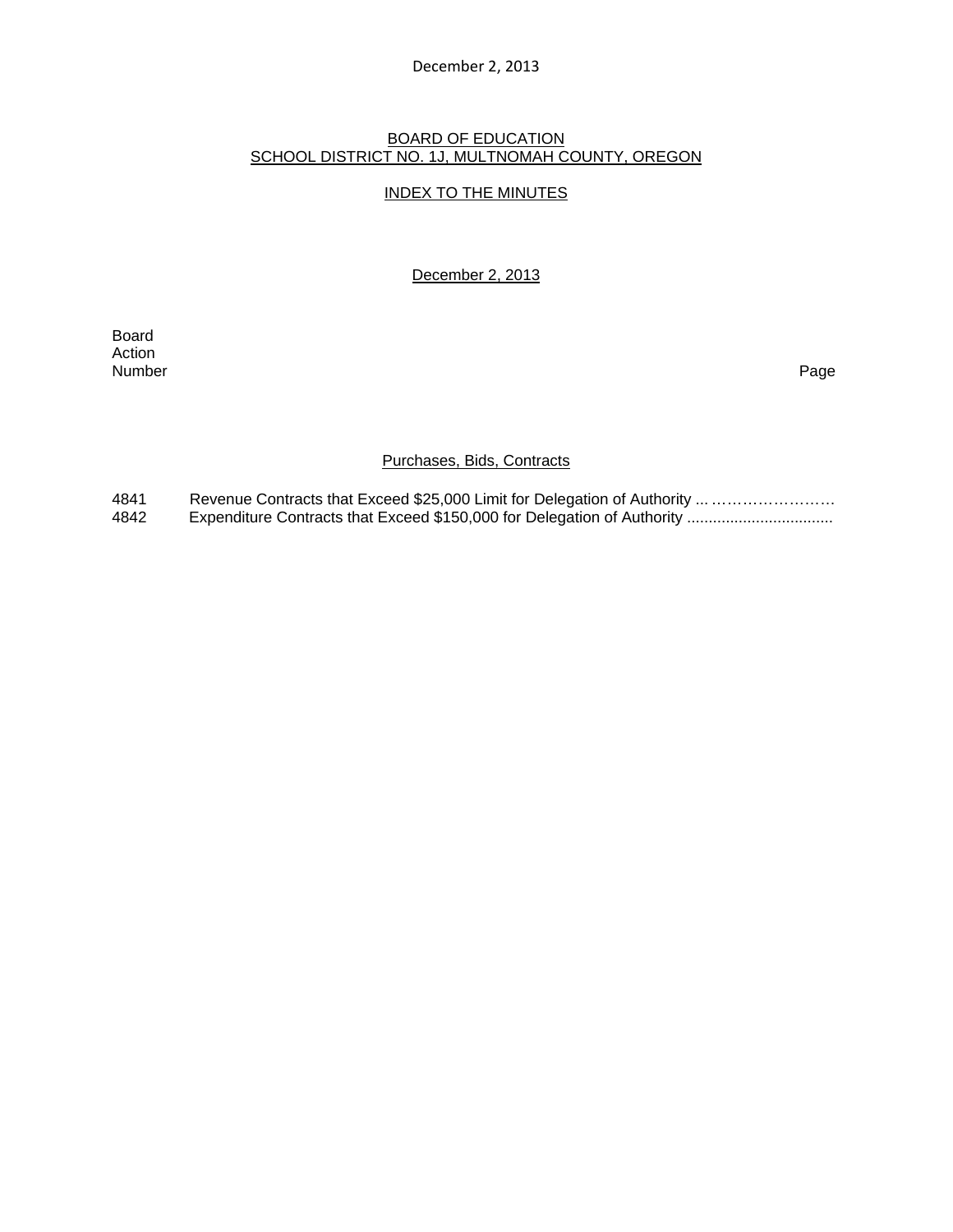#### OFFICE OF THE BOARD OF EDUCATION SCHOOL DISTRICT NO. 1J, MULTNOMAH COUNTY, OREGON BLANCHARD EDUCATION SERVICE CENTER PORTLAND, OREGON

A Study Session of the Board of Education came to order at 6:01pm at the call of Co-Chair Greg Belisle in the Board Auditorium of the Blanchard Education Service Center, 501 N. Dixon St, Portland, Oregon.

There were present: Pam Knowles, Co-Chair

Ruth Adkins Bobbie Regan Tom Koehler - *absent* Steve Buel Matt Morton Greg Belisle, Co-Chair

Andrew Davidson, Student Representative

**Staff**  Carole Smith, Superintendent Caren Huson, Board Clerk

#### **PUBLIC COMMENT**

Eliza Erhardt Eisen stated that PPS students were not ready for college. Only 37% of our students are considered college ready. We need a teacher's contract that requires teacher competency. Our students deserve the most competent teachers.

Jane Greenhalgh asked that the Board avoid a teacher's strike. Negotiations need to include four things: hiring, instruction hours, work load, and a 360 degree evaluation for teachers and administrators.

Stephanie Wieber commented that large class sizes were a challenge for teachers. Ms. Wieber asked the Board to consider how we can work together so that everybody gets what they want.

Theresa Seeley stated that last March, the School Board decided to not renew her contract. Reasons that were used by the administration included not finalizing an evaluation and speaking at a foster child hearing where she was told she misrepresented the District. She was accused of being uncollaborative. She was harassed in 2011 for assisting a general education student, and reprimanded for distributing articles related to complex and difficult decisions she was in charge of. She was told that she was bullying her colleagues. Last year she was harassed for talking with a parent on the sidewalk outside the school and was accused of gossiping.

### **DISCUSSION: DRAFT RESOLUTION FOR FULL HIGH SCHOOL MASTER PLAN**

Jim Owens, Executive Director of School Modernization, walked the Board through the materials that had been provided to them.

Director Adkins questioned if the commons at Roosevelt would be fully covered. Michelle Platter responded that there would be an open courtyard in the back with exterior access to some of the wraparound services.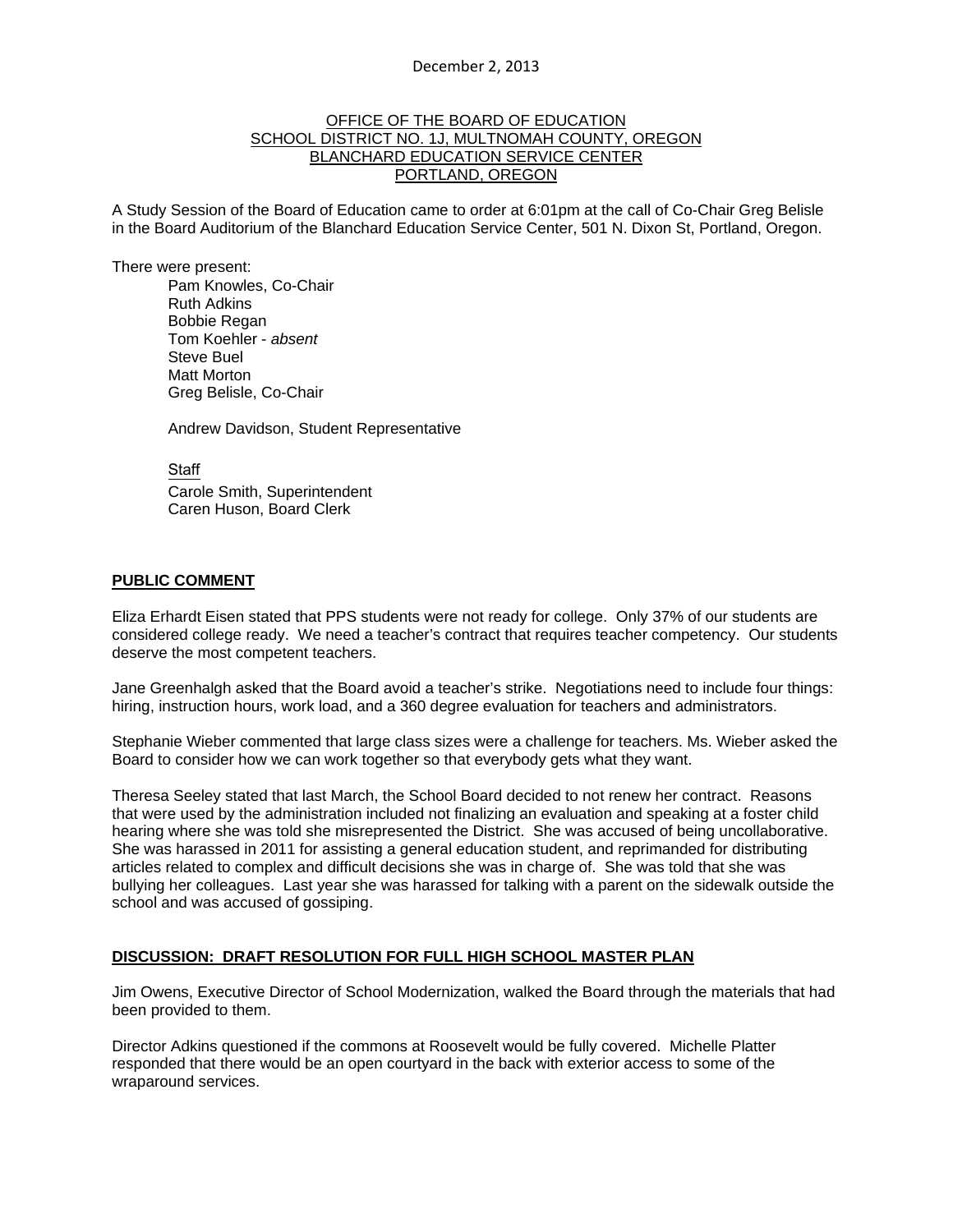Debbie Pearson commented that in terms of Franklin, students would be moved to Marshall during the construction.

Director Buel asked if 6,000 square feet had been projected for CTE at Franklin and questioned where parking would be for their performing arts. Ms. Pearson responded that 6,000 square feet for CTE was correct, and that parking would be entered off Taggert, one way in and one way out, with 130 parking spaces. Co-Chair Knowles asked how much space would be devoted to performing arts. Ms. Pearson responded that it would be 40,000 square feet as the performing arts were a top priority for the community.

Director Regan questioned if enhancements to the Marshall Campus would occur over the summer in anticipation of the Franklin students. Ms. Pearson responded yes. Mr. Owens added that staff was still evaluating what they will do at Marshall as there are limited funds for that swing site location. Staff will prioritize the critical things they need to do, such as the roof and the fire alarm system.

Director Buel asked why one campus seems like a community college and the other doesn't. Mr. Owens responded that the Design Advisory Groups and each community will make those decisions. As staff looks at cost components, they have to look at hard and soft costs. Staff has not landed on the precise dollar per square foot; that will occur during the schematic design process.

# **BUDGET PRESENTATION**

Co-Chair Belisle reminded the Board that this was not a budget proposal, just an exercise for the Board to think about the budget priorities they would like for 2014-2015.

David Wynde, Deputy Chief Financial Officer, stated that staff was at the beginning of the 2014-15 budget development and would like to know the Board's budget priorities. Mr. Wynde indicated that the budget would continue to evolve and that we were in a different financial climate than in previous years.

Each Board member provided their values and priorities. Priorities included: money in the classroom, college readiness, early learning, discipline, Outdoor School, smaller class sizes, supports for teachers, investing in successful programs, partnership opportunities, more central office support, Ombudsman position, culturally specific supports, maintenance, underserved students, high school graduation and acceleration strategies, middle school level support, wraparound services, school resource officers, additional CTE electives, professional development, courageous conversations, and a discussion of the common core.

Mr. Wynde provided the next steps in the budget process.

Director Buel questioned what the timeline was for Board members to ask for information. Superintendent Smith responded that Board members should begin sending their questions to her, Mr. Wynde, and the Board Co-Chairs. .

# **ADJOURN**

Co-Chair Belisle adjourned the meeting at 8:00pm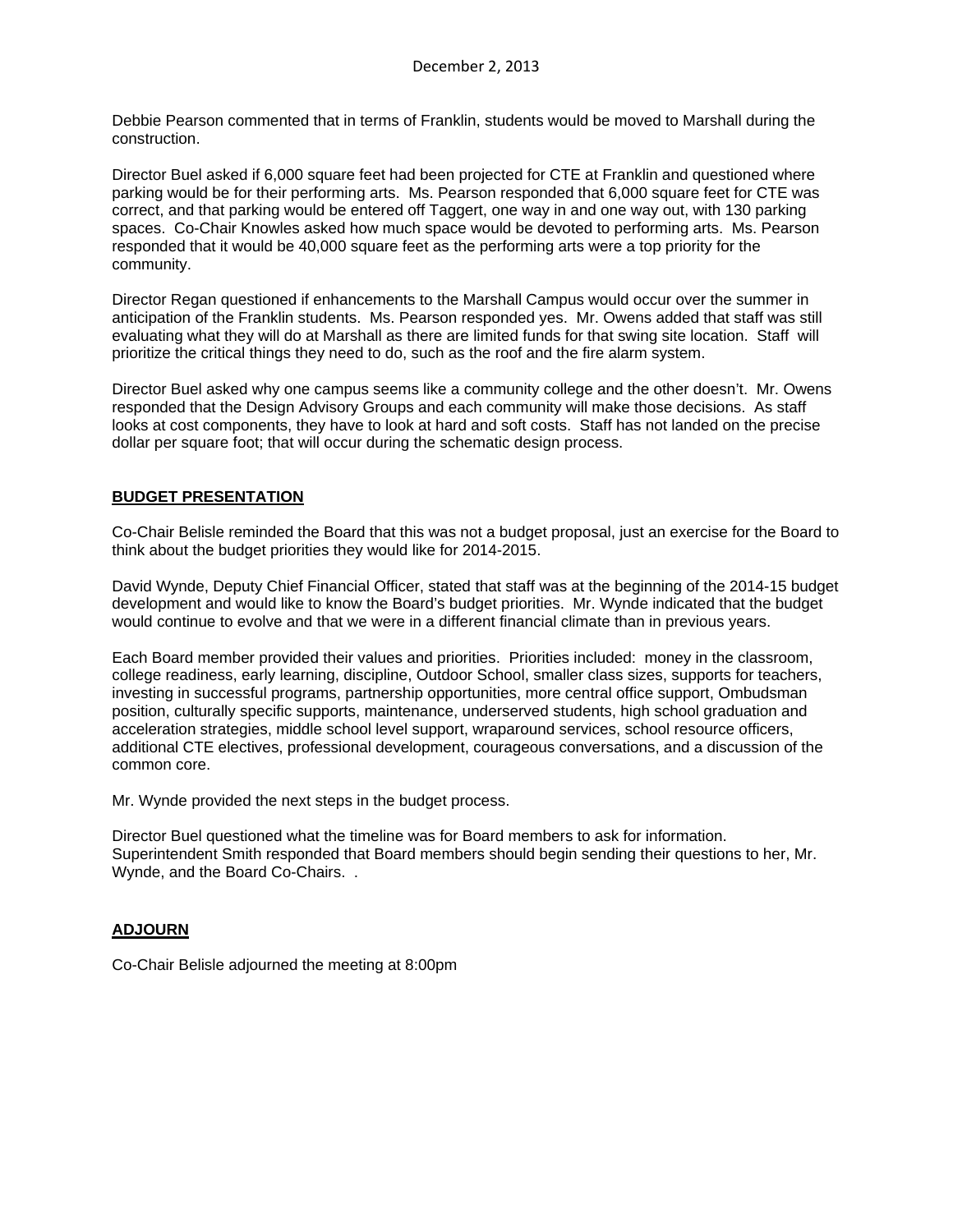December 2, 2013

# Purchases, Bids, Contracts

The Superintendent RECOMMENDED adoption of the following items:

### Numbers 4841 and 4842

Director Knowles moved and Director Regan seconded the motion to adopt the above numbered items. The motion was put to a voice vote and passed unanimously (yes-6, no-0; with Director Koehler absent and Student Representative Davidson voting yes, unofficial).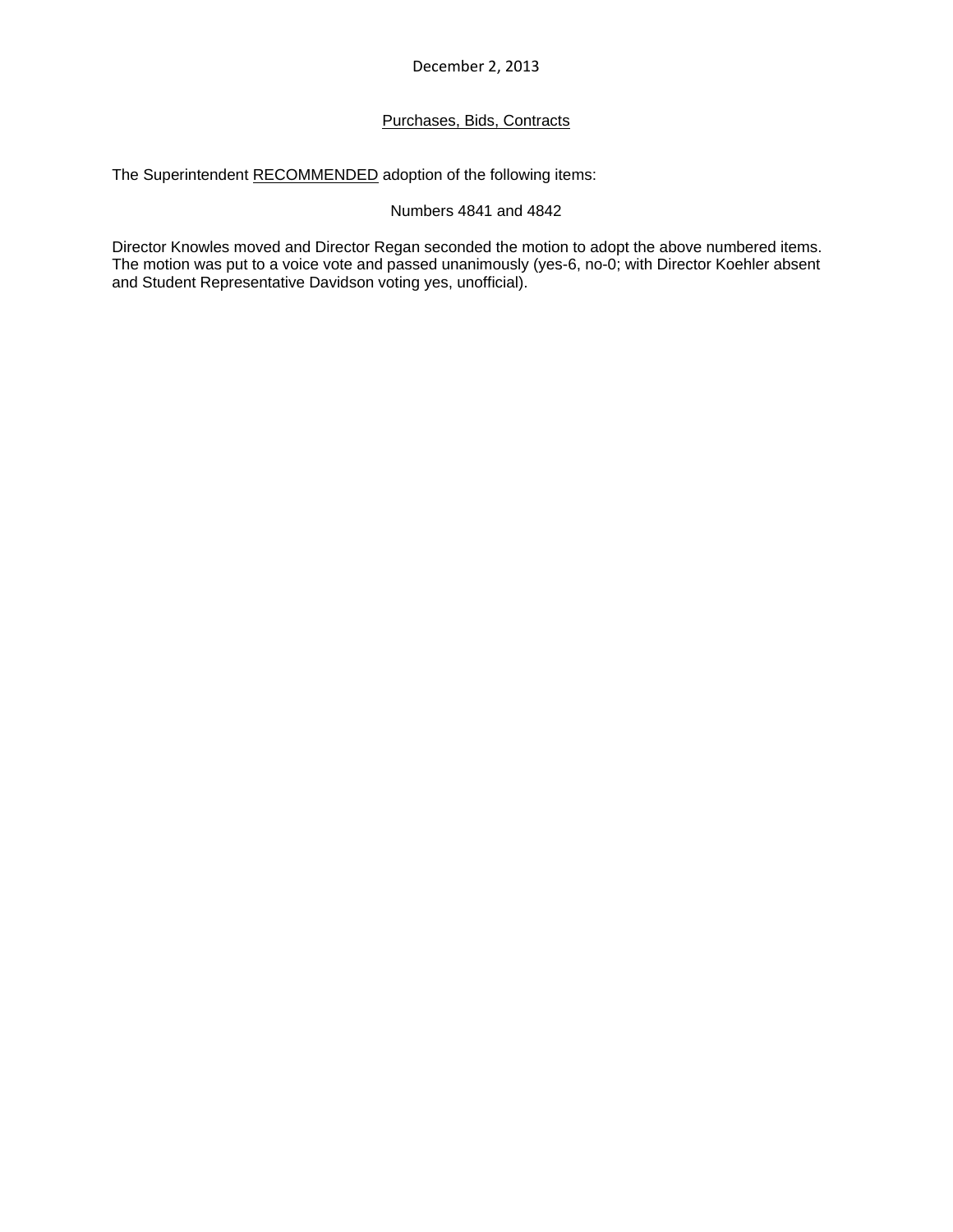December 2, 2013

### **RESOLUTION No. 4841**

#### Revenue Contracts that Exceed \$25,000 Limit for Delegation of Authority

### **RECITAL**

Portland Public Schools ("District") Public Contracting Rules PPS-45-0200 ("Authority to Approve District Contracts; Delegation of Authority to Superintendent") requires the Board of Education ("Board") to enter into and approve all contracts, except as otherwise expressly authorized. Contracts exceeding \$25,000 per contractor are listed below.

#### **RESOLUTION**

The Superintendent recommends that the Board approve these contracts. The Board accepts this recommendation and by this resolution authorizes the Deputy Clerk to enter into agreements in a form approved by General Counsel for the District.

#### **NEW CONTRACTS**

No New Contracts

#### **NEW INTERGOVERNMENTAL AGREEMENTS / REVENUE ("IGA/Rs")**

No New IGAs

### **AMENDMENTS TO EXISTING CONTRACTS**

No Amendments to Existing Contracts

### **LIMITED SCOPE REAL PROPERTY AGREEMENTS AND AMENDMENTS**

| <b>Contractor</b>              | Contract<br>Term                  | <b>Contract Type</b>        | <b>Description of Services</b>                                                                                                                                   | Amendment<br>Amount (as<br>relevant),<br><b>Contract Total</b> | Responsible<br>Administrator,<br><b>Funding Source</b> |
|--------------------------------|-----------------------------------|-----------------------------|------------------------------------------------------------------------------------------------------------------------------------------------------------------|----------------------------------------------------------------|--------------------------------------------------------|
| King Neighborhood<br>Coalition | 10/1/2013<br>through<br>9/30/2018 | Lease Agreement<br>LA 60379 | District: Five year lease<br>agreement for the property at<br>4815 NE 7 <sup>th</sup> Avenue, Portland,<br>OR 97211, known as the King<br>Neighborhood Facility. | \$139.740                                                      | T. Magliano                                            |

*N. Sullivan*

*N. Sullivan*